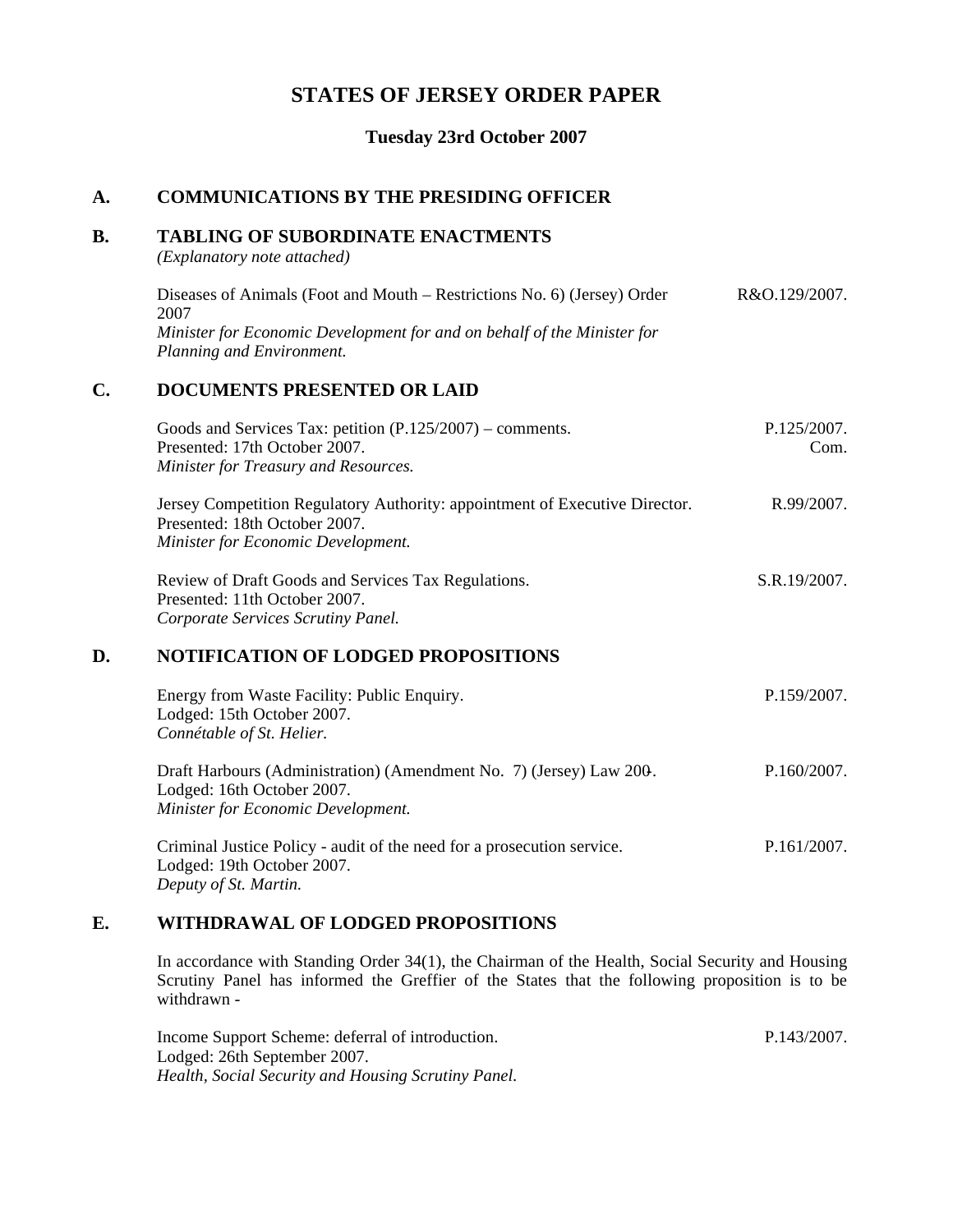## **F. APPOINTMENT OF MINISTERS, COMMITTEES AND PANELS**

Nomination of a member of the Environment Scrutiny Panel.

## **G. MATTERS OF PRIVILEGE**

### **H. PETITIONS**

### **I. QUESTIONS**

#### (a) – **Written Questions**

*(attached)*

- 1. The Minister for Education, Sport and Culture will table an answer to a question asked by Deputy S.C. Ferguson of St. Brelade regarding school examination results over the last five years.
- 2. The Minister for Economic Development will table answers to questions asked by Deputy S.S.P.A. Power of St. Brelade regarding the replacement of a crane on the New North Quay.
- 3. The Minister for Education, Sport and Culture will table an answer to a question asked by Deputy G.C.L. Baudains of St. Clement regarding the way in which the impact of teaching children whose first language is not English is monitored in schools.
- 4. The Minister for Home Affairs will table an answer to a question asked by Deputy G.C.L. Baudains of St. Clement regarding access to landline and mobile telephone information.
- 5. The Minister for Economic Development will table an answer to a question asked by Deputy G.C.L. Baudains of St. Clement regarding expenditure at the Airport and Harbours detailed in the Annual Business Plan 2008.
- 6. The Minister for Housing will table answers to questions asked by Deputy G.P. Southern of St. Helier regarding the content of arrears letters sent to tenants.
- 7. The Minister for Economic Development will table an answer to a question asked by Deputy S.C. Ferguson of St. Brelade regarding free competition between local and overseas companies.
- 8. The Minister for Economic Development will table an answer to a question asked by Deputy G.C.L. Baudains of St. Clement regarding the operational limitations of wavepiercer vessels.
- (b) **Oral Questions** (90 minutes) *(attached)*
- 1. Deputy R.G Le Hérissier of St. Saviour will ask the following question of the Chief Minister –

 "Would the Chief Minister explain why the assurances he gave on 19th July 2006 to bring forward the plans for the States Property Company to the States in September 2007 have not come to fruition and will he outline his plans for the appointment of a Chairman of WEB, or its successor, for the long-term?"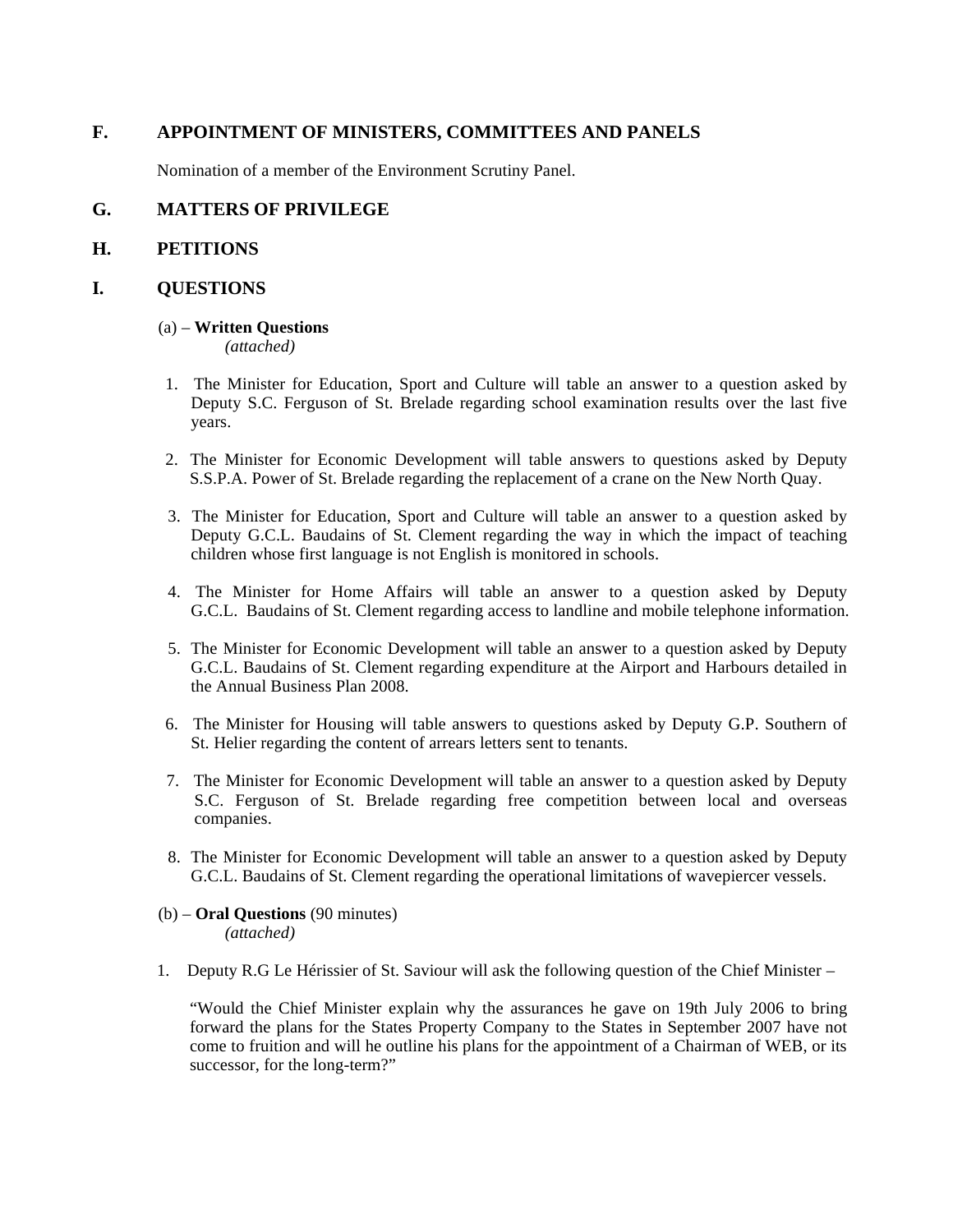2. Deputy S.C. Ferguson of St. Brelade will ask the following question of the Minister for Education, Sport and Culture –

 "The recent report on allocation of underspends entitled 'Financial Planning Disclosures for the 6 Month Period ended 30th June 2007' (R98/2007), showed that £1,289,000 has been allocated to the Education, Sport and Culture Department. Would the Minister please outline for what purposes this will be used?"

3. Deputy J.A. Martin of St. Helier will ask the following question of the Minister for Housing –

"Will the Minister explain what he means when he talks of 'zero tolerance' on rent arrears?"

4. The Connétable of St. Helier will ask the following question of the Chief Minister –

 "Would the Minister provide an update on what progress is being made towards the development of youth facilities, including a skateboard park, on the Waterfront, and when these facilities are likely to be completed?"

5. Deputy S.S.P.A. Power of St. Brelade will ask the following question of the Chief Minister –

 "Would the Minister advise members whether the future use of the former Tourism Office at the Weighbridge and Liberation Square will uphold the historical significance of the building and will he give assurances that business identification and signage will not occlude or diminish its historical uniqueness and that the use of the building on Liberation Day will not be compromised?"

6. Deputy G.C.L. Baudains of St. Clement will ask the following question of the Minister for Treasury and Resources –

 "Would the Minister inform members whether the recent Planning Application for replacement of cladding at Le Rocquier School relates to the newly built parts and, if so, state why the work is necessary, who will be paying for it, and what the cost will be?"

7. Deputy S.S.P.A. Power of St. Brelade will ask the following question of the Minister for Economic Development –

 "Will the Minister inform members whether the JCRA will be instructed to pay particular attention to the fare structures presently charged by both Condor and HD Ferries and to investigate any new or unusual sharp increases in fares for cars and passengers on this route whilst HD Ferries are not operating the St. Helier - St. Malo route for an approximate four month period?"

8. Deputy J.A. Martin of St. Helier will ask the following question of the Minister for Health and Social Services –

 "Would the Minister inform the Assembly how many children in Jersey are estimated by his Department to be obese and how many are receiving treatment for eating disorders?"

9. Deputy R.G. Le Hérissier of St. Saviour will ask the following question of the Minister for Planning and Environment –

"When will the consultation period for the plans for sheltered/lifelong homes commence?"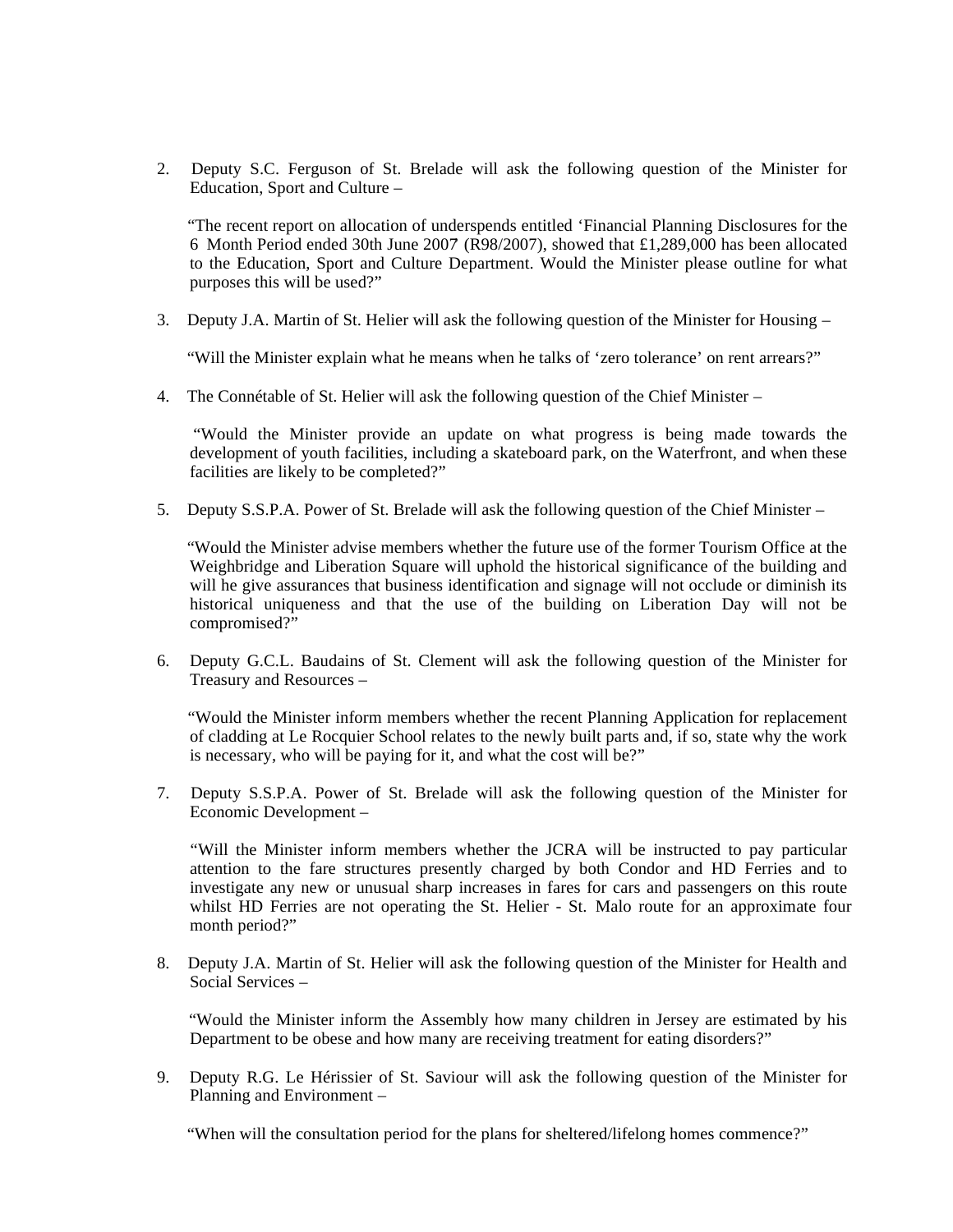10. Deputy G.C.L. Baudains of St. Clement will ask the following question of the Minister for Home Affairs -

 "Would the Minister advise what initiatives she has introduced, or what progress has been made, if any, in reducing potential delays by the States of Jersey Police in processing firearm licence applications?"

11. The Deputy of St. Martin will ask the following question of the Minister for Home Affairs –

 "Will the Minister give an update on the progress, if any, of drafting the necessary legislation to establish a Police Consultative Group in line with Paragraph 3.2.1 of the States Strategic Plan 2006-2011?"

12. The Deputy of St. Martin will ask the following question of the Minister for Economic Development –

 "Would the Minister advise members what advice, if any, he received to enable him to make the statement in P.18/2007 that the provisions of the Draft Harbours (Administration) (Amendment No. 7) (Jersey) Law 200- P.160/2007 are compatible with the Convention Rights of the Human Rights (Jersey) Law 2000?"

#### **(c) – Questions to Ministers without notice (30 minutes) -**

1st question period – Minister for Economic Development.

2nd question period – Minister for Transport and Technical Services.

## **J. PERSONAL STATEMENTS**

## **K. STATEMENTS ON A MATTER OF OFFICIAL RESPONSIBILITY**

#### **L. PUBLIC BUSINESS**

| Island Plan 2002: H4 Site No. 15, Samarès Nursery, St. Clement and future<br>amendments to the Island Plan. | P.95/2007.  |
|-------------------------------------------------------------------------------------------------------------|-------------|
| Lodged: 20th July 2007.                                                                                     |             |
| Deputy I.J. Gorst of St. Clement.                                                                           |             |
| Draft Police (Complaints and Discipline) (Amendment) (Jersey) Law 200-.<br>Lodged: 29th August 2007.        | P.116/2007. |
| Minister for Home Affairs.                                                                                  |             |
|                                                                                                             |             |
| Draft Police (Honorary Police Complaints and Discipline Procedure)                                          | P.112/2007. |
| (Amendment No. 2) (Jersey) Regulations 200.                                                                 |             |

Lodged: 23rd August 2007. *Minister for Home Affairs.*

| Draft Goods and Services Tax (Jersey) Regulations 200-. | P.122/2007. |
|---------------------------------------------------------|-------------|
| Lodged: 11th September 2007.                            |             |
| Minister for Treasury and Resources.                    |             |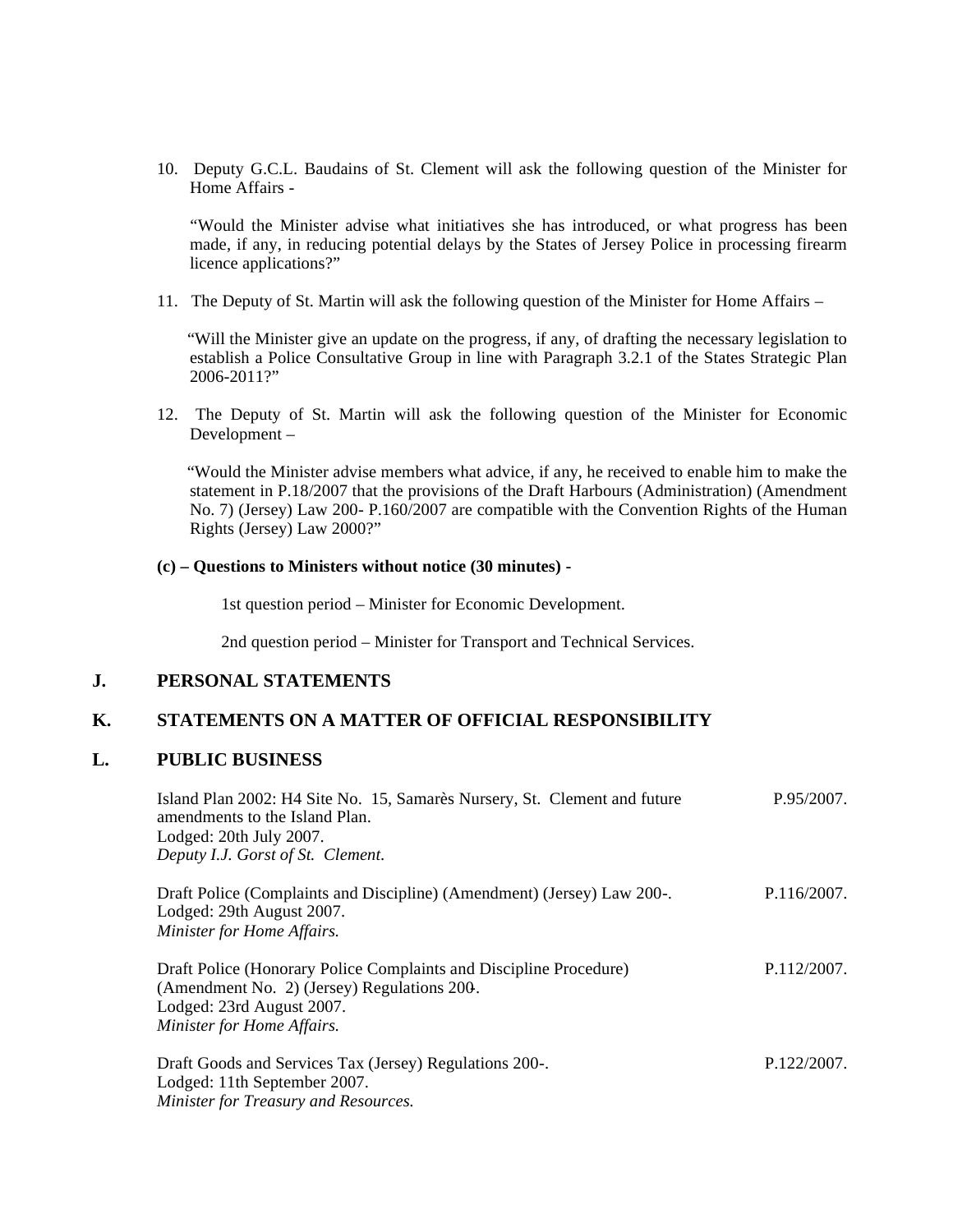| Fields 848, 851 and 853, Bel Royal, St. Lawrence: Committee of Inquiry-<br>appointment of member.<br>Lodged: 3rd October 2007.<br>Connétable of St. Lawrence. | P.147/2007. |
|---------------------------------------------------------------------------------------------------------------------------------------------------------------|-------------|
| Jersey Financial Services Commission: appointment of Commissioner.<br>Lodged: 8th October 2007.<br>Minister for Economic Development.                         | P.150/2007. |
| Draft Employment Relations (Jersey) Law 2007 (Appointed Day) Act 200-.<br>Lodged: 9th October 2007.<br>Minister for Social Security.                          | P.154/2007. |
| Draft Employment Relations (Amendment No. 2) (Jersey) Law 2007<br>(Appointed Day) Act 200-.<br>Lodged: 9th October 2007.<br>Minister for Social Security.     | P.155/2007. |

# **M. ARRANGEMENT OF PUBLIC BUSINESS**

# **6th November 2007**

| Draft Financial Services (Amendment of Law) (No. 2) (Jersey) Regulations<br>$200-.$                                                                | P.114/2007.         |
|----------------------------------------------------------------------------------------------------------------------------------------------------|---------------------|
| Lodged: 28th August 2007.<br>Minister for Economic Development.                                                                                    |                     |
| Draft Marriage and Civil Status (Amendment) (Jersey) Law 200-.<br>Lodged: 7th September 2007.<br>Minister for Home Affairs.                        | P.120/2007.         |
| Crime (Sentences) Act 1997: extension to Jersey.<br>Lodged: 14th September 2007.<br>Chief Minister.                                                | P.124/2007.         |
| Goods and Services Tax: petition.<br>Lodged: 18th September 2007.<br>Connétable of St. Helier.                                                     | P.125/2007.         |
| Goods and Services Tax: petition $(P.125/2007)$ – comments.<br>Presented: 17th October 2007.<br>Minister for Treasury and Resources.               | P.125/2007.<br>Com. |
| Draft Price and Charge Indicators (Jersey) Law 200-.<br>Lodged: 4th October 2007.<br>Minister for Economic Development.                            | P.149/2007.         |
| Draft Goods and Services Tax (Jersey) Law 2007 (Appointed Day) Act 200-.<br>Lodged: 11th September 2007.<br>Minister for Treasury and Resources.   | P.121/2007.         |
| Draft Loi (1939) sur les honoraires des Avocats et des Écrivains (Repeal)<br>(Jersey) Law 200-.<br>Lodged: 18th September 2007.<br>Chief Minister. | P.126/2007.         |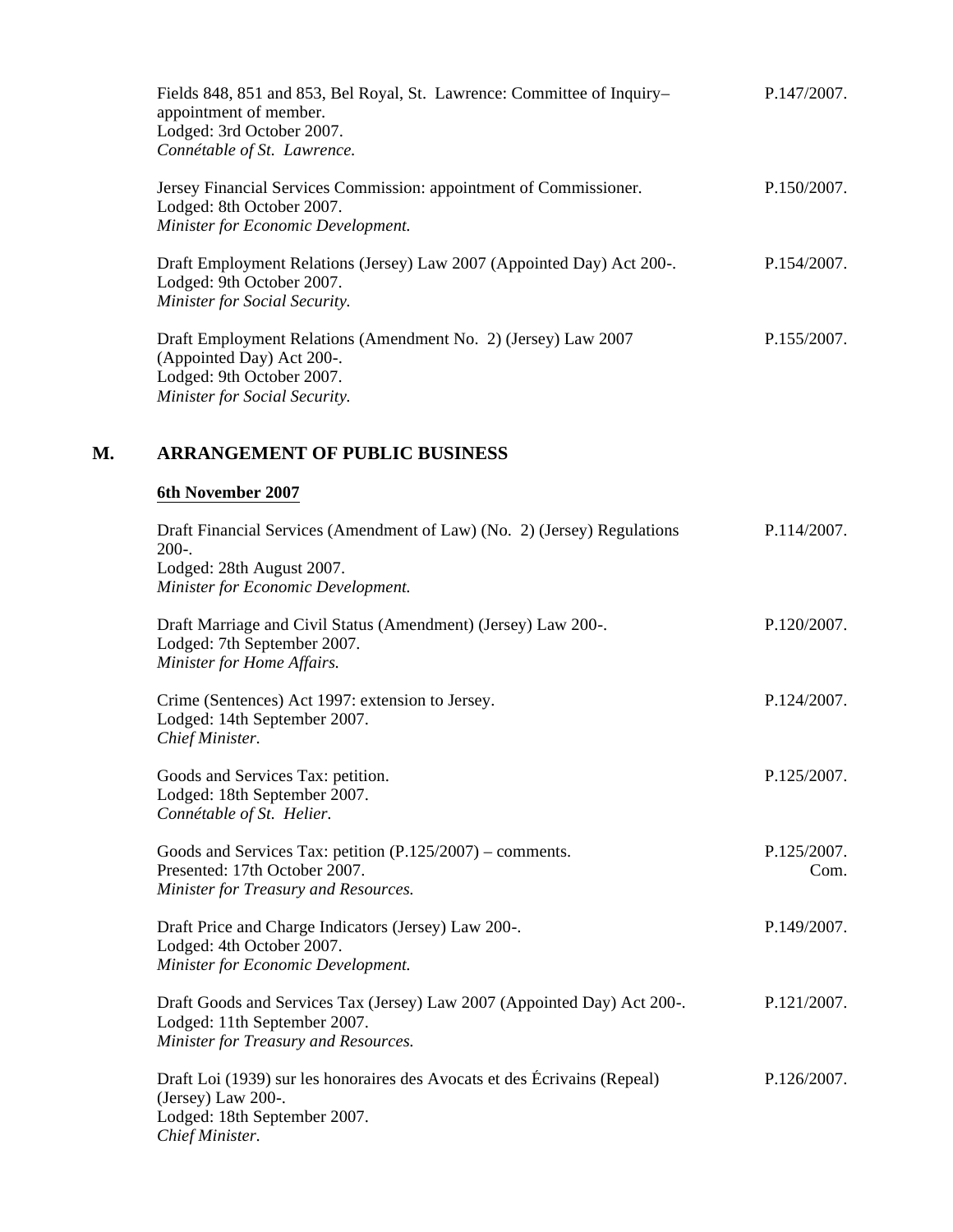| Draft Drug Trafficking (Offences) (Amendment) (Jersey) Law 200-.<br>Lodged: 24th September 2007.<br>Minister for Treasury and Resources.                        | P.128/2007. |
|-----------------------------------------------------------------------------------------------------------------------------------------------------------------|-------------|
| Draft Proceeds of Crime (Amendment) (Jersey) Law 200-.<br>Lodged: 24th September 2007.<br>Minister for Treasury and Resources.                                  | P.129/2007. |
| Draft Corruption (Amendment of Definitions) (Jersey) Regulations 200-.<br>Lodged: 24th September 2007.<br>Minister for Home Affairs.                            | P.130/2007. |
| Draft Terrorism (Amendment No. 2) (Jersey) Law 200.<br>Lodged: 24th September 2007.<br>Minister for Home Affairs.                                               | P.131/2007. |
| Draft Crime (Transnational Organized Crime) (Jersey) Law 200-.<br>Lodged: 24th September 2007.<br>Minister for Home Affairs.                                    | P.132/2007. |
| Draft Proceeds of Crime (Cash Seizure) (Jersey) Law 200-.<br>Lodged: 24th September 2007.<br>Minister for Home Affairs.                                         | P.133/2007. |
| Draft Criminal Justice (International Co-operation) (Amendment) (Jersey) Law<br>$200-.$<br>Lodged: 24th September 2007.<br>Minister for Treasury and Resources. | P.134/2007. |
| Draft Civil Asset Recovery (International Co-operation) (Jersey) Law 200-.<br>Lodged: 25th September 2007.<br>Minister for Home Affairs.                        | P.135/2007. |
| Draft Banking Business (Amendment No. 6) (Jersey) Law 200.<br>Lodged: 25th September 2007.<br>Minister for Economic Development.                                | P.136/2007. |
| Draft Insurance Business (Amendment No. 6) (Jersey) Law 200.<br>Lodged: 25th September 2007.<br>Minister for Economic Development.                              | P.137/2007. |
| Draft Financial Services (Amendment No. 4) (Jersey) Law 200.<br>Lodged: 25th September 2007.<br>Minister for Economic Development.                              | P.138/2007. |
| Draft Collective Investment Funds (Amendment No. 4) (Jersey) Law 200.<br>Lodged: 25th September 2007.<br>Minister for Economic Development.                     | P.139/2007. |
| Senator Frank Harrison Walker, Chief Minister: Vote of Censure.<br>Lodged: 10th October 2007.<br>Deputy A. Breckon of St. Saviour.                              | P.158/2007. |
| Criminal Justice Policy - audit of the need for a prosecution service.                                                                                          | P.161/2007. |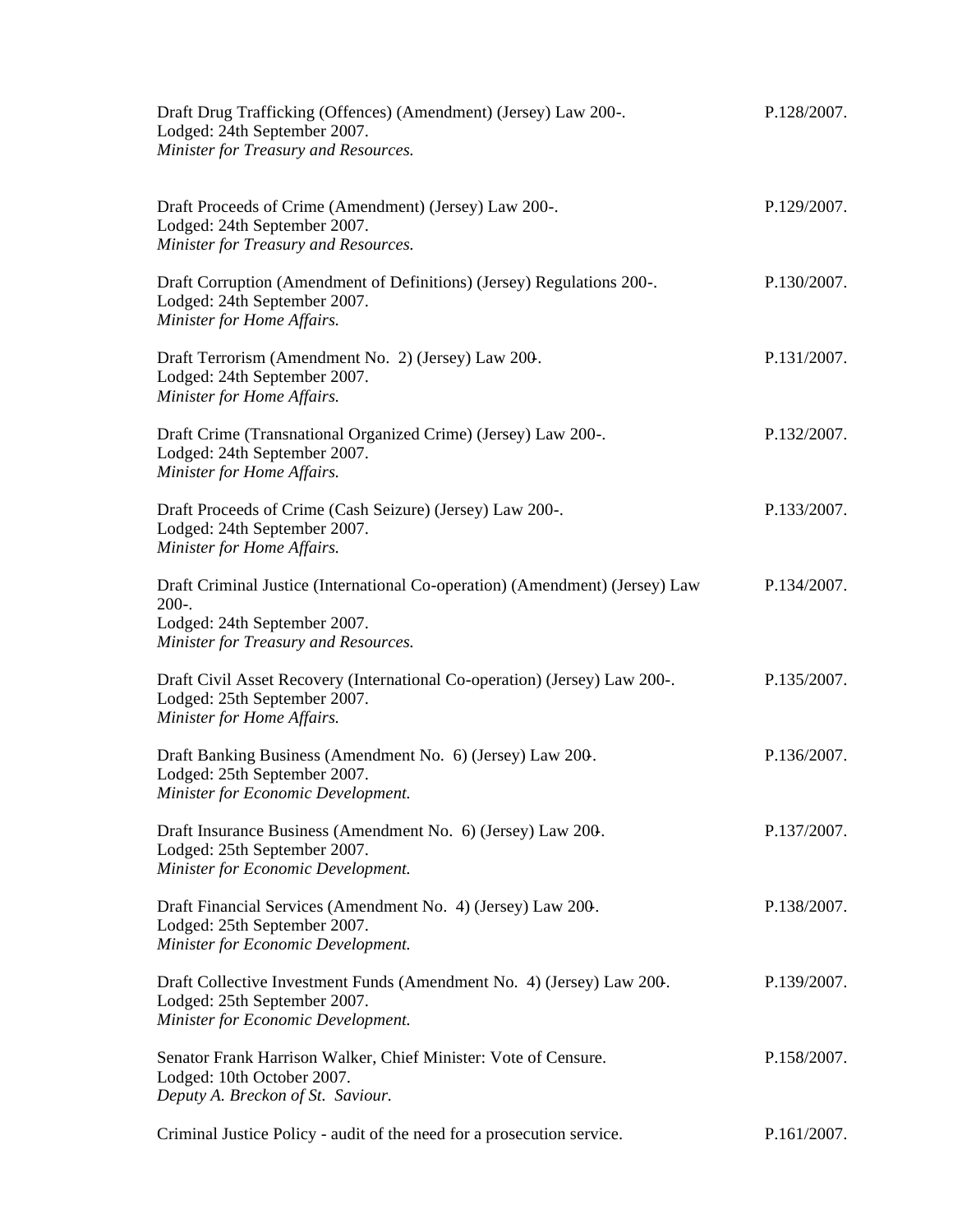Lodged: 19th October 2007. *Deputy of St. Martin.*

## **20th November 2007**

| Criminal Justice Policy.<br>Lodged: 4th September 2007.<br>Minister for Home Affairs.                                                                                          | P.118/2007. |
|--------------------------------------------------------------------------------------------------------------------------------------------------------------------------------|-------------|
| Draft Electricity Link with France (Protection of Submarine Cable) (Jersey)<br>Regulations 200-.<br>Lodged: 25th September 2007.<br>Minister for Economic Development.         | P.142/2007. |
| Draft Community Provisions (Ship and Port Facility - Security) (Amendment)<br>(Jersey) Regulations 200-.<br>Lodged: 26th September 2007.<br>Minister for Economic Development. | P.144/2007. |
| Health Insurance Exemption cards: free bus travel and Active cards.<br>Lodged: 26th September 2007.<br>Health, Social Security and Housing Scrutiny Panel.                     | P.145/2007. |
| Draft Public Library (Jersey) Regulations 200-.<br>Lodged: 3rd October 2007.<br>Minister for Education, Sport and Culture.                                                     | P.146/2007. |
| Draft Places of Refreshment (Jersey) Regulations 200-.<br>Lodged: 4th October 2007.<br>Minister for Economic Development.                                                      | P.148/2007. |
| Draft Amendment (No. 7) of the Standing Orders of the States of Jersey.<br>Lodged: 9th October 2007.<br>Chairmen's Committee.                                                  | P.151/2007. |
| Draft States of Jersey (Implementation) (Jersey) Regulations 200-.<br>Lodged: 9th October 2007.<br>Chief Minister.                                                             | P.152/2007. |
| JT Group Limited ("Jersey Telecom"): proposed sale.<br>Lodged: 9th October 2007.<br>Minister for Treasury and Resources.                                                       | P.153/2007  |
| Draft Income Tax (Amendment No. 29) (Jersey) Law 200.<br>Lodged: 9th October 2007.<br>Minister for Treasury and Resources.                                                     | P.156/2007. |
| Draft Income Tax (Deemed Dividends) (Jersey) Regulations 200-.<br>Lodged: 9th October 2007.<br>Minister for Treasury and Resources.                                            | P.157/2007. |
| Energy from Waste Facility: Public Enquiry.<br>Lodged: 15th October 2007.                                                                                                      | P.159/2007. |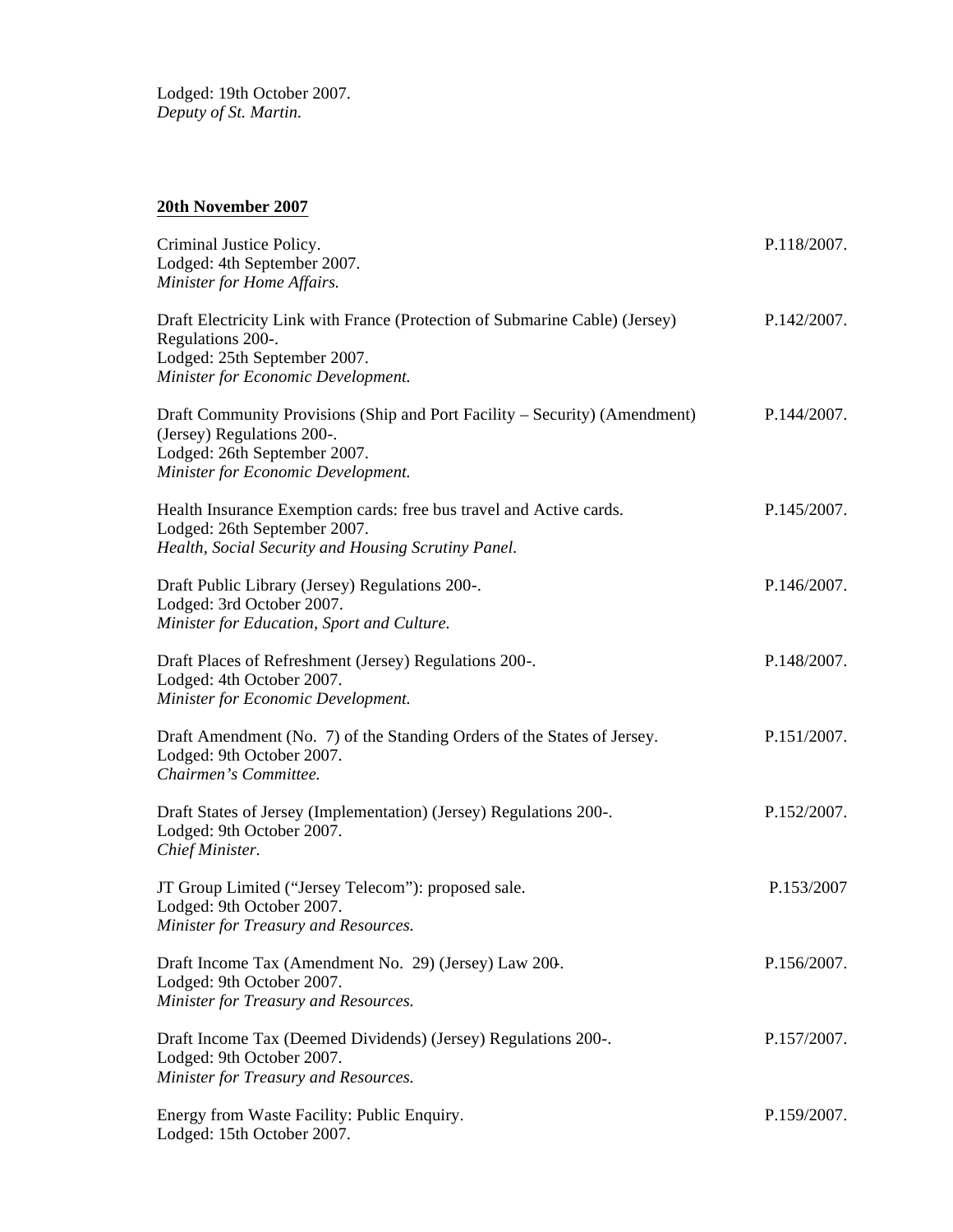*Connétable of St. Helier.*

#### **4th December 2007**

Draft Harbours (Administration) (Amendment No. 7) (Jersey) Law 200-. Lodged: 16th October 2007. *Minister for Economic Development.* P.160/2007.

### **12th February 2008**

Draft Proceeds of Crime (Substitution of Schedule 2) (Jersey) Regulations 200-. Lodged: 24th September 2007. *Minister for Treasury and Resources.* P.127/2007.

## **M.N. DE LA HAYE Greffier of the States**

18th October 2007

**Note –**

**In accordance with the meeting dates fixed for 2007 by the Privileges and Procedures Committee, this meeting will continue, if necessary, on Wednesday 19th October and Thursday 20th October 2007.**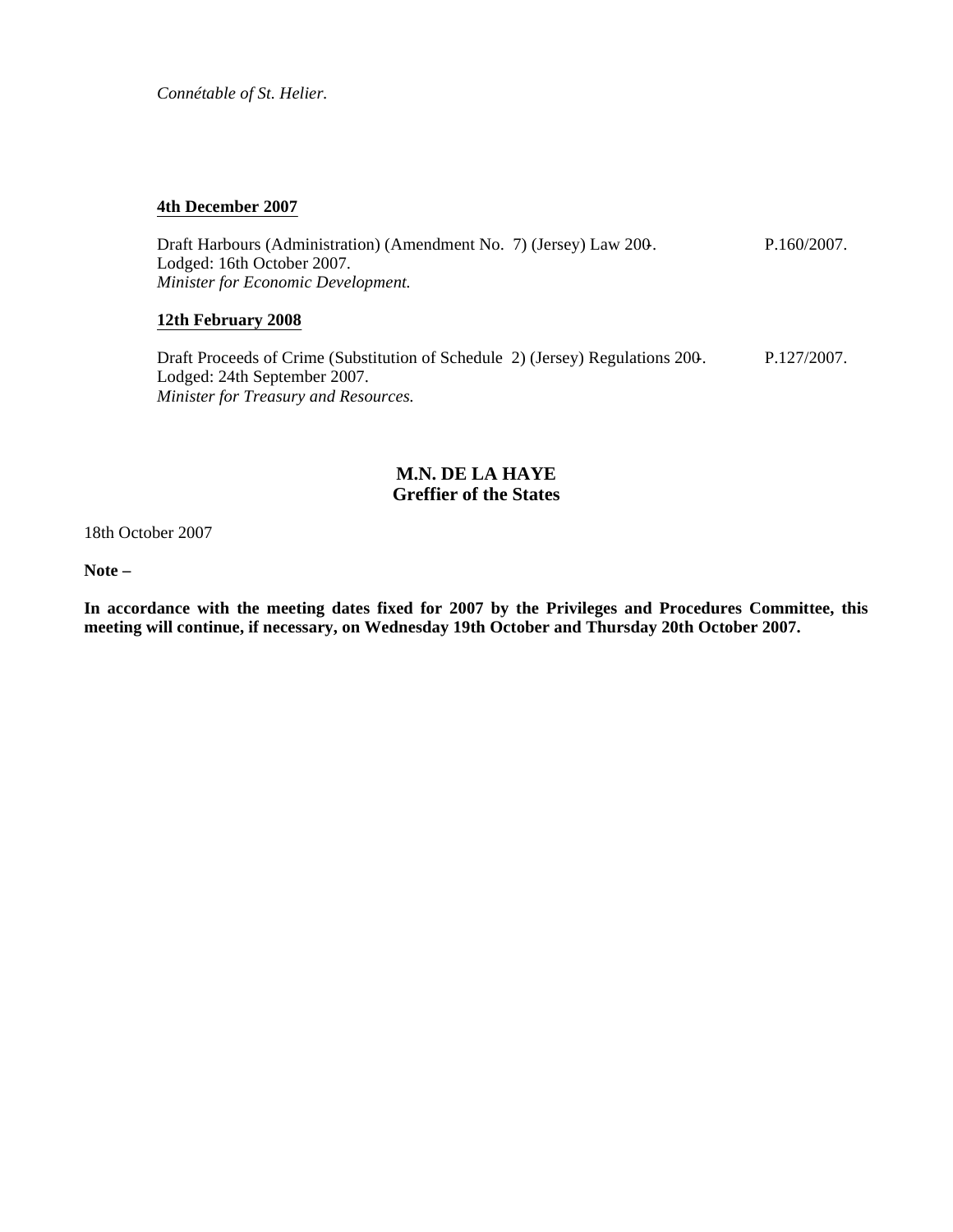# **Explanatory Note regarding subordinate legislation tabled at this meeting.**

(See Item B)

#### **R&O.129/2007.**

This Order prohibits the importation of certain animals and animal by-products from the United Kingdom otherwise than in accordance with Commission Decision 2007/554/EC, as amended. It also prohibits the importation of horses from the United Kingdom without the approval of the States Veterinary Officer.

The Order was made on 15th October 2007 and came into force forthwith.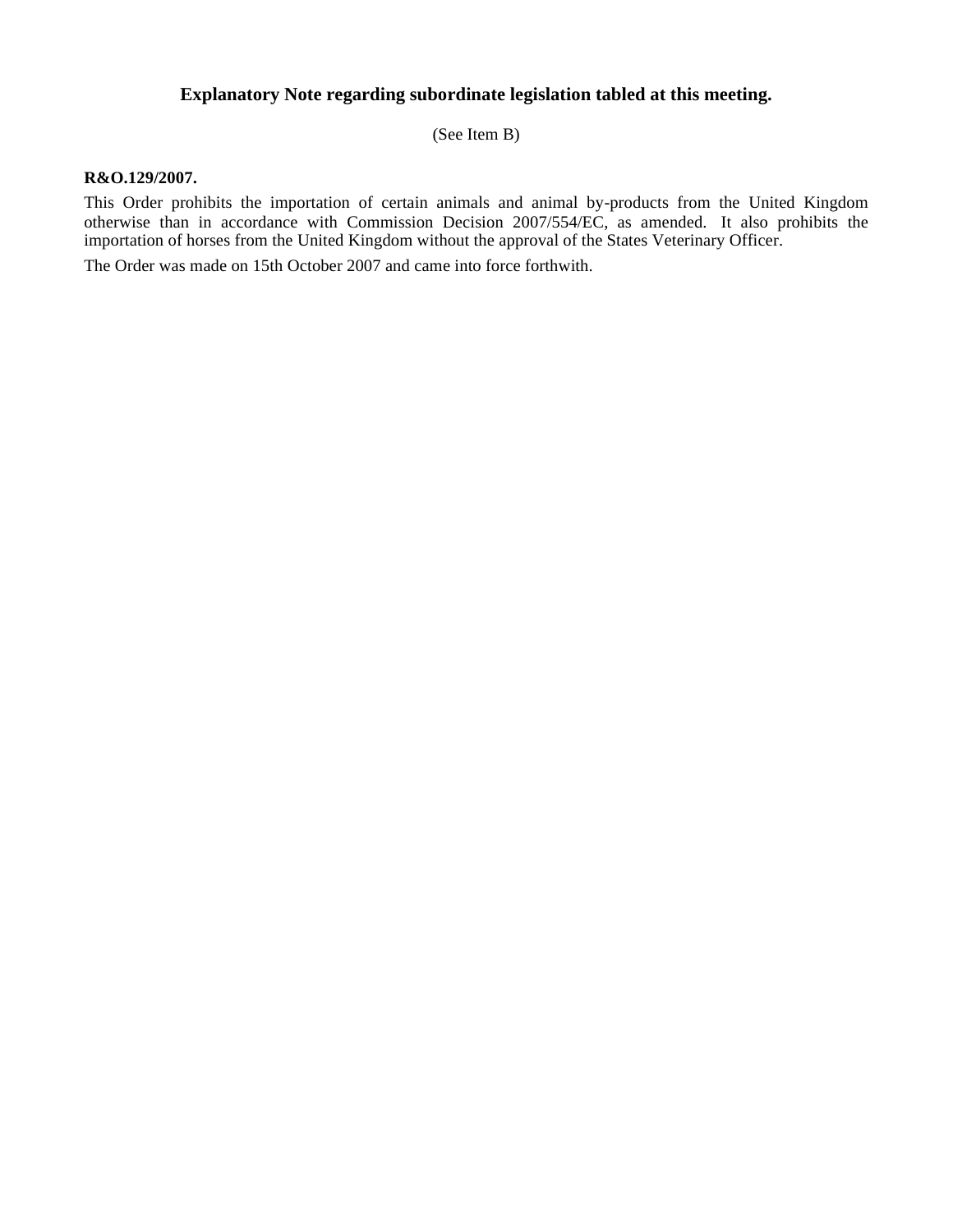## **WRITTEN QUESTIONS**

#### (See Item  $I(a)$ )

1. The Minister for Education, Sport and Culture will table an answer to the following question asked by Deputy S.C. Ferguson of St. Brelade –

 "Whilst agreeing that the GCSE and A level results in Jersey are excellent, would the Minister provide details of examination results for all school leavers for the last five years; setting out the total numbers of students and the number of GCSEs obtained by each, with a similar breakdown for 'A' levels and any other qualifications such as NVQs? Would the Minister also provide details of the number of students leaving school with no qualifications at all?"

- 2. The Minister for Economic Development will table answers to the following questions asked by Deputy S.S.P.A. Power of St. Brelade –
	- "1. Would the Minister confirm that Jersey Harbours has ordered a new large mobile crane for use on the New North Quay to replace the existing fixed tripod crane and, if so, would the Minister inform members –
		- (a) what the lift capacity and reach of the new mobile crane will be and whether the cable drum will have sufficient capacity to load or unload ships at low spring tides?
		- (b) whether any strengthening or reinforcement will be necessary on the New North Quay to accommodate the weight and size of this large machine and, if so –
			- (i) what works will be needed and what the anticipated costs will be?
			- (ii) whether the New North Quay will be closed for shipping purposes during the period of any required works?
			- (iii) when the works will commence at the New North Quay and what will be their duration?
			- (iv) whether the Victoria Quay will be used for any period of time to unload ships while works are carried out at the New North Quay, and, if so, where the existing vessels that moor on the Victoria Quay will be accommodated?
	- 2. Would the Minister inform members whether the crane that was inadvertently dragged up the Victoria Quay by the Logos II is still in a usable state to unload freight?
	- 3. Would the Minister inform members what improvements, if any, have been carried out on the Victoria Quay to ensure the safe boarding of vessels on that quay, particularly adjacent to that part of the quay near the ice-machine?"
- 3. The Minister for Education, Sport and Culture will table an answer to the following question asked by Deputy G.C.L. Baudains of St. Clement –

 "Would the Minister advise what monitoring, if any, exists to ensure that local schoolchildren are not disadvantaged as a result of classes progressing more slowly than otherwise would be the case due to allowances being made for students who struggle with the English language? Would he further give details of the extent of this situation and state whether he has any plans to alleviate the problem?"

4. The Minister for Home Affairs will table an answer to the following question asked by Deputy G.C.L. Baudains of St. Clement –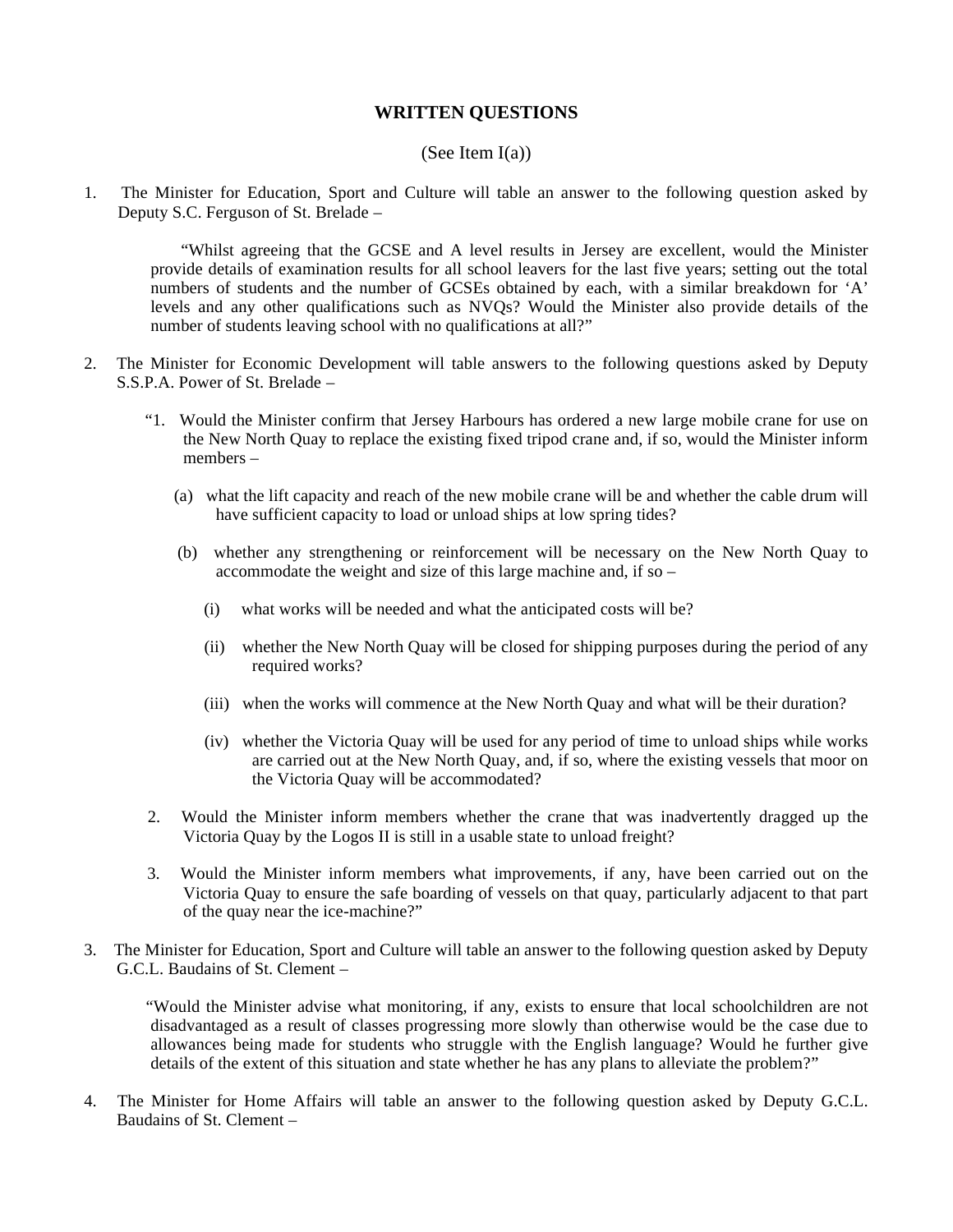"Following the decision of the U.K. Home Secretary to grant a right of access from 1st October 2007 to all landline and mobile phone call information to many hundreds of U.K. public bodies and quangos (including local councils), without the checks and balances applied in other European countries, and an intention to extend this to internet use from 2009 as well, would the Minister advise whether this will apply to telephone users in Jersey and, if so, how and what safeguards, if any, are in place for local residents?"

5. The Minister for Economic Development will table an answer to the following question asked by Deputy G.C.L. Baudains of St. Clement–

 "With reference to the recent Annual Business Plan 2008, and specifically Summary Table 'E' –

 (a) would the Minister explain what the 'Telebag' system at the Airport entails and justify the £1,640,000 cost?

 (b) would the Minister advise why a new Pilots Vessel at a cost of £600,000 is necessary, given the age of one of the two current pilot vessels, and would he further advise whether it is proposed to sell either or both of the existing craft? If so, will the Minister undertake to advertise the sale to a wider audience than was the case with the sale of the 'Duchess of Normandy' and state whether the funds that will be obtained have been taken into account in the proposed cost of £600,000 for the new vessel, or be in addition?"

- 6. The Minister for Housing will table answers to the following questions asked by Deputy G.P. Southern of St. Helier –
	- "1. Following an oral question without notice on 9th October 2007, has the Minister made himself aware of the content of the "zero tolerance" letters on rent arrears sent out by the Housing Department and, in particular, does the Minister accept that the terms of the letter, containing words to the effect that failure to bring the rental account to a nil balance within one week *"will result in action which will include the withdrawal of services such as (…)disconnection of TV aerial and/or heating and hot water services where these are elements in your rent"* are likely to cause unnecessary anxiety to those who receive these letters?
	- 2. Would the Minister state what consultation, if any, has taken place over the content of this letter with representatives of the elderly and vulnerable prior to sending the letters?
	- 3. What measures, if any, does the Housing Department have in place to contact social services to protect the vulnerable in the case of actual disconnection?
	- 4. Would the Minister inform members
		- (a) when the Department started to send these letters;
		- (b) how many such letters have been sent in total, and
		- (c) how many have been sent to the elderly and vulnerable?
	- 5. Will the Minister inform members whether any such letters have been sent to tenants with rent arrears of under two months, and of under £350 in total and, if so, does he consider this action is appropriate?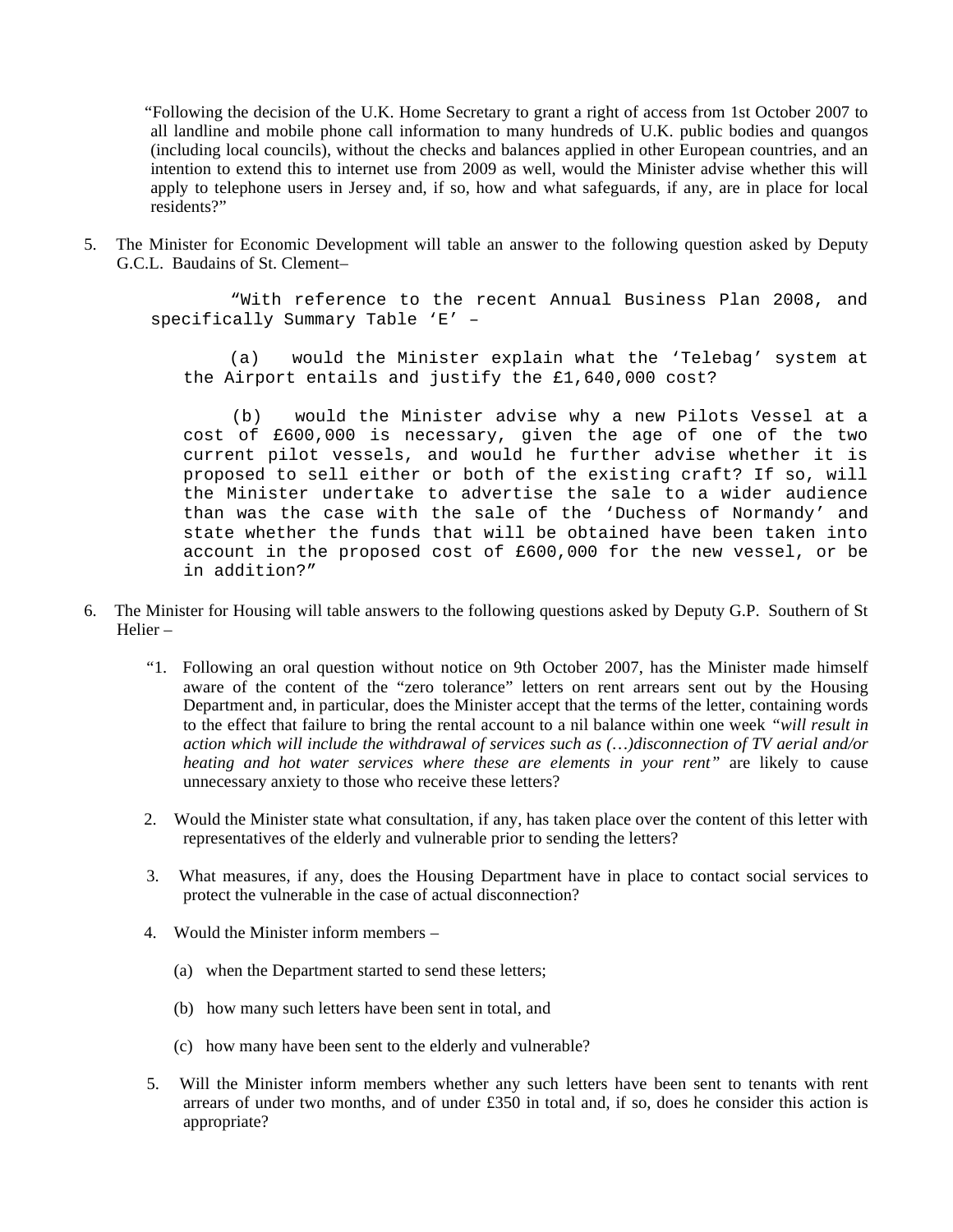- 6. Will the Minister agree to stop this practice forthwith, and apologise to those tenants in receipt of this letter for any distress which may have been caused, and will he further assure members that no States tenants will have heating cut off during the coming winter months?"
- 7. Would the Minister agree to take steps to ensure that letters relating to rent arrears are amended so that they meet criteria similar to those set out in the Code of Practice on Payment of Bills and Guidance for Dealing with Customers in Difficulty, applied to utility suppliers in the UK, especially with respect to elderly and vulnerable tenants (in particular paragraphs 2 and 4 of Condition 35)?
- 7. The Minister for Economic Development will table an answer to the following question asked by Deputy S.C. Ferguson of St. Brelade–

 "Would the Minister confirm that the Economic Development Department is insisting that free competition for contracts between local and overseas companies represents a level playing field, given the fact that after zero/10 it is probable that local companies will be taxed more heavily and also in light of the need to build up the skills base in the Island?"

8. The Minister for Economic Development will table an answer to the following question asked by Deputy G.C.L. Baudains of St. Clement –

 "Following the sailing on Monday 24th September 2007 of a wavepiercer to and from the United Kingdom, when the shipping forecast was of a wave height of 8ft locally and 12ft to the north, would the Minister advise whether such seas are within the operating limits of the vessel, and further advise what monitoring, if any, takes place to ensure that vessels do not exceed their approved operational limits?"